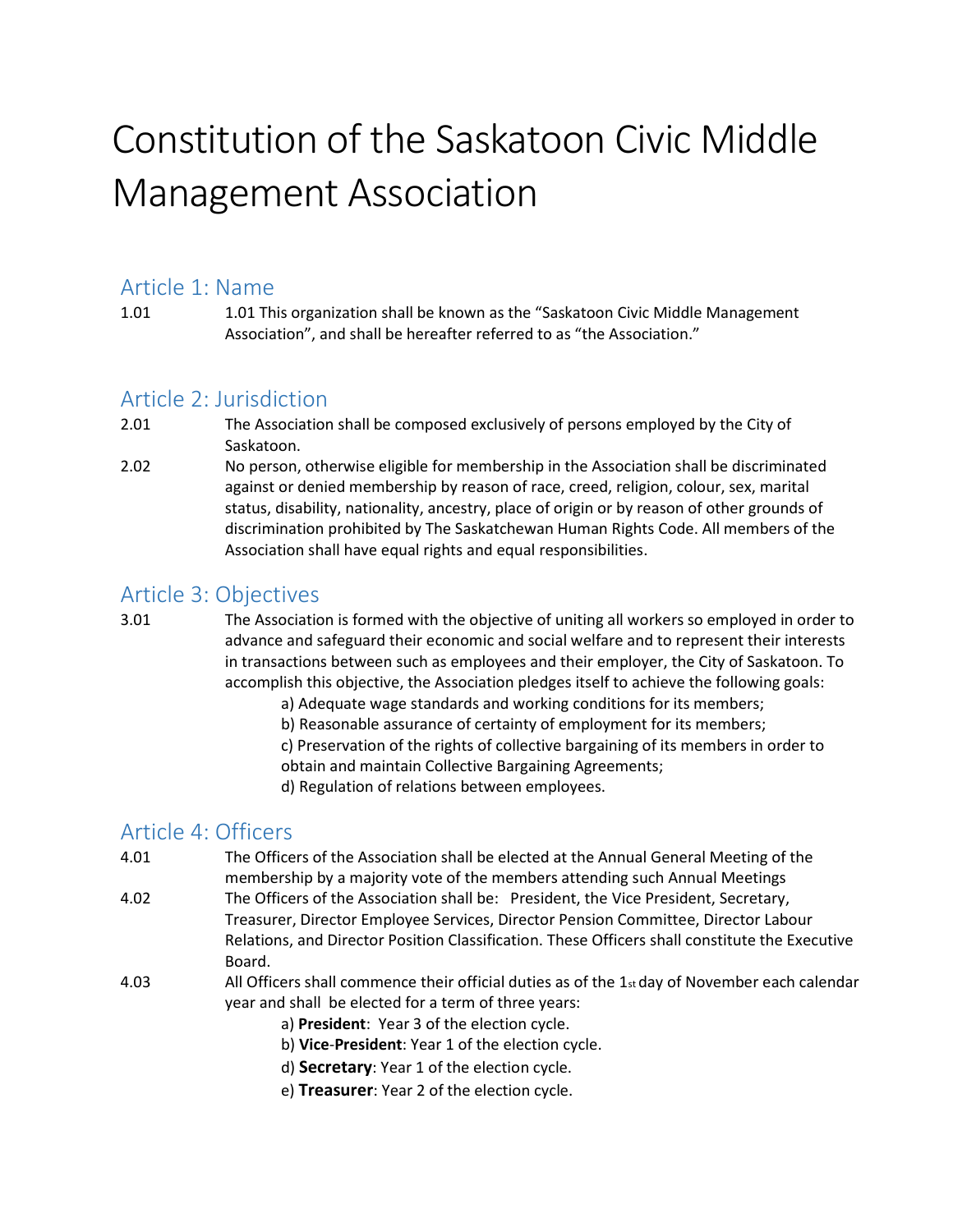|      | f) Director Member Services: every Year 3 of the election cycle.                                                                                                       |
|------|------------------------------------------------------------------------------------------------------------------------------------------------------------------------|
|      | g) Director Labour Relations: Year 2 of the election cycle.                                                                                                            |
|      | h) Director Pensions Benefits Committee: Year 1 of the election cycle.                                                                                                 |
|      | i) Director of Position Classification: Year 2 of the election cycle.                                                                                                  |
| 4.04 | The Board of Directors election cycle shall be defined as                                                                                                              |
|      | a) Year one starting in 2020                                                                                                                                           |
|      | b) Year two starting in 2021                                                                                                                                           |
|      | c) Year three starting in 2022                                                                                                                                         |
| 4.05 | The duties of the Officers shall be as follows:                                                                                                                        |
|      | a) The President shall preside at all meetings of the Association. He or she shall<br>enforce the provisions of this Constitution. He or she shall appoint all such    |
|      | Committees as the Executive Board may deem necessary or expedient for                                                                                                  |
|      | furthering the objectives of the Association, and shall be an ex-officio member of<br>such Committees. He or she shall perform such other duties as the Association or |
|      | the Executive Board may assign to him or her.                                                                                                                          |
|      | b) The Vice President shall assist the President in the discharge of his or her duties                                                                                 |
|      | and during his or her absence shall perform the duties of the President. In the                                                                                        |
|      | event that a vacancy occurs in the office of the President, the Vice President shall                                                                                   |
|      | act as President for the unexpired term.                                                                                                                               |
|      | c) The Secretary shall keep correct Minutes of all meetings of the Association and<br>the Executive Board. He or she shall conduct all correspondence in accordance    |
|      | with instructions given to him or her by the President and Executive Board. He or                                                                                      |
|      | she shall furnish such information as may be deemed necessary relating to the                                                                                          |
|      | functions of the Association. He or she shall perform such other duties as are                                                                                         |
|      | prescribed by this Constitution and by the President and Executive Board.                                                                                              |
|      | d) The Treasurer shall receive all monies paid into the Association and give official                                                                                  |
|      | receipts for all monies received. He or she shall make such detailed Financial                                                                                         |
|      | Reports as the President or Executive Board shall, from time to time, require. He or                                                                                   |
|      | she shall keep regular books and records of the Association finances and shall                                                                                         |
|      | submit the same for inspection and audit at the end of each quarter. He or she                                                                                         |
|      | shall deposit all monies received in the name of the Association in such financial                                                                                     |
|      | institutions as the Executive Board may direct. He or she shall keep a complete and                                                                                    |
|      | active list of members of the Association in good standing.                                                                                                            |
|      | e) The Director Member Services is responsible for the planning, delivery, and                                                                                         |
|      | evaluation of Association sponsored programs and services (e.g. EFAP, Wellness,                                                                                        |
|      | Social committee). He or she serves as a liaison between the City, other unions,                                                                                       |
|      | and the Association regarding joint programs and services. He or she recruits                                                                                          |
|      | Association members to participate on other committees as required.                                                                                                    |
|      | f) The Director of Labour Relations coordinates the efforts of the Association in                                                                                      |
|      | matters that pertain to the Labour Relations Board and jurisdictional issues                                                                                           |
|      | between the City and other unions. He or she advises the Executive Board and                                                                                           |
|      | Association members on matters relating to employee rights and responsibilities                                                                                        |
|      | outline in the Labour Standards Act and Regulations. He or she coordinates the                                                                                         |
|      | efforts of the Association in matters that pertain to contract negotiations and                                                                                        |
|      | related issues. He or she will advise the Executive Board and Association members<br>on matters relating to the interpretation of the Collective Agreement.            |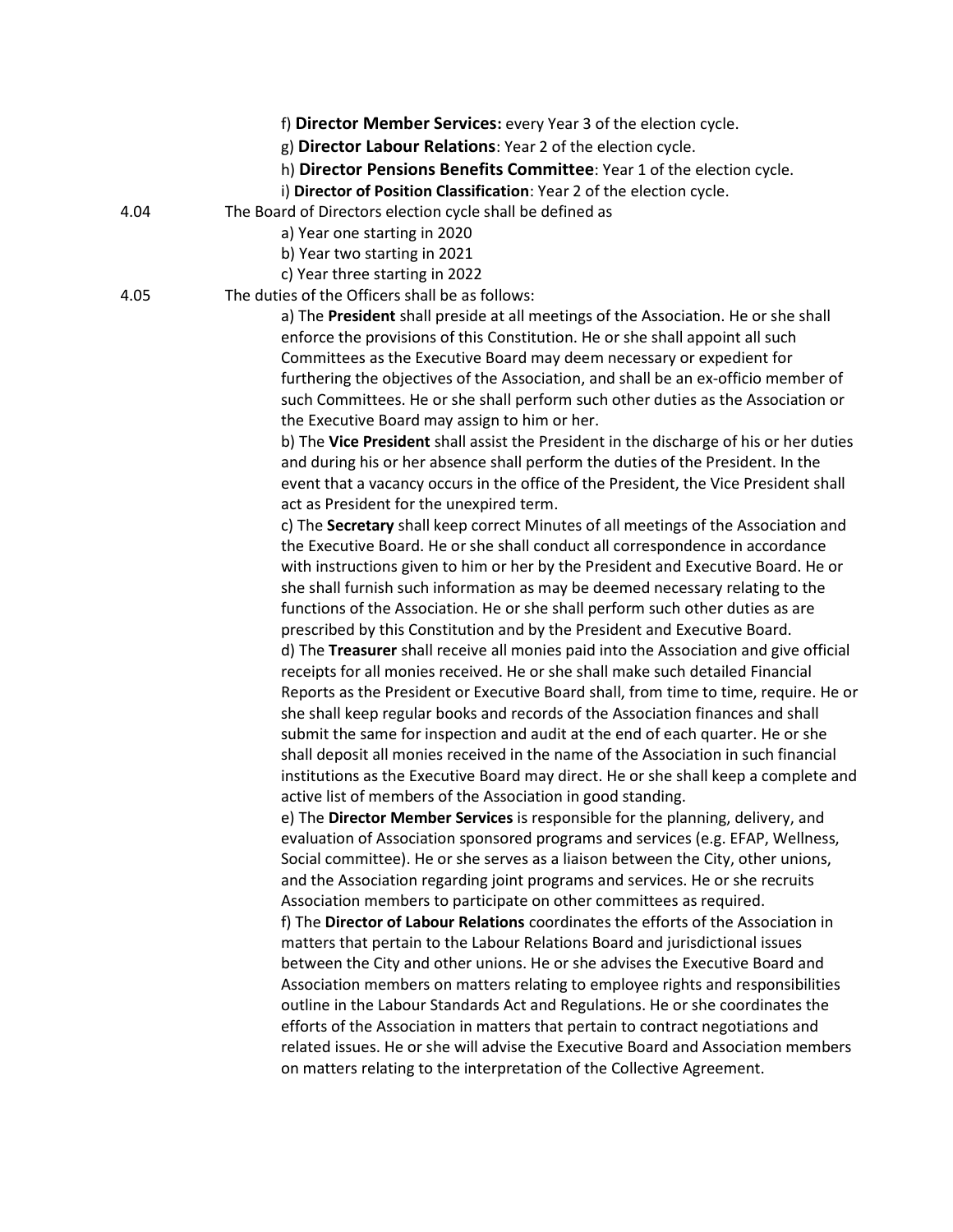g) The Director Pension Benefits Committee shall represent the Association at the City of Saskatoon Pension Benefit Committee. He or she will review benefits available arising out of Plan surpluses and to recommend benefit improvements to the Board and membership. He or she brings forward to the Board any recommendations for plan improvements not arising out of Plan surpluses made to the City and the employee organizations as subjects to be dealt with as part of the collective bargaining process. He or she attends the Quarterly meeting of the Board of Trustees – General Superannuation Plan and reports to the Board. h) Director of Position Classification is responsible to coordinate the efforts of the Association in matters that pertain to the Job Classification process. He or she will assist members to prepare their presentation to the Classification Committee and take forward a request for appeal, as required. He or she will recruit members to represent the Association at the Classification Committee meetings. He or she serves as liaison.

## Article 5: IFPTE Delegates

5.01 IFPTE Convention Delegates shall be elected at the Annual General Meeting immediately preceding the IFPTE Convention, by a majority vote of the members attending such Annual meeting. Nominations from the floor at the Annual General Meeting for members wishing to be considered by the membership to attend and be a delegate for SCMMA at the IFPTE Convention must be present and in attendance to accept the nomination.

# Article 6: Membership

6.01 Any person employed as set forth in Article 2 hereof shall be eligible for membership in the Association, save and except for such employee who are:

> a) Employed in a capacity which would require them to perform duties inconsistent with the objectives of the Association; or

b) Employed in a position where their primary responsibility is actually to exercise authority and actually perform functions that are of a managerial character; or c) Employed in a position where he or she is acting on behalf of management in a confidential capacity in respect of the industrial relations of the employer.

6.02 Members are expected to attend all meetings of the Association if reasonably possible. 6.03 All members are subject to the orders, rulings and decisions of the Association and its Officers.

## Article 7: Dues

7.01 The Association dues shall be determined by the majority at a duly authorized General Meeting of the Association when they exceed .50% and may be amended only by a General Meeting of the Association.

## Article 8: By-laws

- 8.01 By-laws for the government of the Association, not inconsistent with the Constitution, may be enacted and may be amended from time to time at a meeting of the Association by a majority vote of the members present.
- 8.02 The powers of the Board of Directors to govern shall be exercised through By-Law.